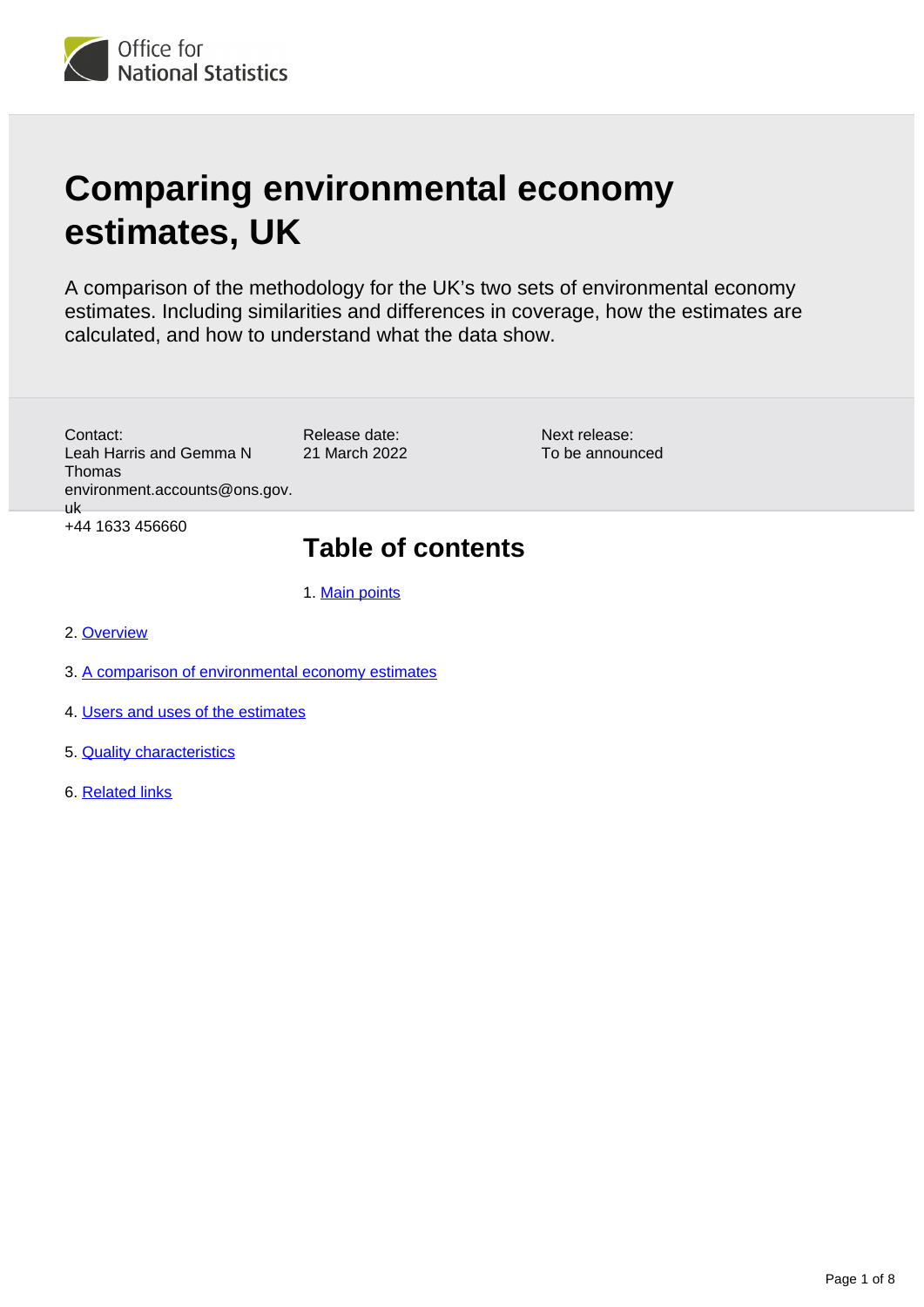### <span id="page-1-0"></span>**1 . Main points**

- The Office for National Statistics (ONS) currently produces two main sets of estimates providing insights into the UK's environmental economy.
- Estimates of the low carbon and renewable energy economy (LCREE) are obtained from a UK designed business survey and aim to reflect low carbon activity within the economy.
- The environmental goods and service sector (EGSS) estimates follow international guidance and include wider activity than "low carbon", such as recycling and the management of forest ecosystems.
- While these estimates have some similarities, they are not comparable; they have different uses linked to their different scopes and methods.

### <span id="page-1-1"></span>**2 . Overview**

The Office for National Statistics (ONS) currently publishes two main sets of estimates providing insights into the UK's environmental economy, which is an area of growing policy and public interest.

These are [the low carbon and renewable energy economy \(LCREE\) estimates](https://www.ons.gov.uk/economy/environmentalaccounts/datasets/lowcarbonandrenewableenergyeconomyfirstestimatesdataset) and the environmental goods and [services sector \(EGSS\) estimates](https://www.ons.gov.uk/economy/environmentalaccounts/datasets/ukenvironmentalgoodsandservicessectoregssestimates). This article provides an overview of their quality and methodology, highlighting key similarities and differences.

The LCREE survey was developed to meet specific UK user needs for information on the low carbon and renewable energy economy. It provides estimates of the number of businesses, turnover, employment, imports, exports, acquisitions, and disposals.

The EGSS estimates follow international guidance, the UN System of Environmental Economic Accounting [\(SEEA\),](https://seea.un.org/) and provide estimates of output, gross value added, employment and exports.

While both sources provide employment and exports estimates, these are not directly comparable because they have different scopes (see [Section 3](https://www.ons.gov.uk/economy/environmentalaccounts/methodologies/comparingenvironmentaleconomyestimatesuk#a-comparison-of-environmental-economy-estimates)).

LCREE is appropriate for understanding the low carbon and renewable energy economy and how this is distributed across different industries. It can therefore be used to highlight sectors of interest. EGSS offers insights into the environmental economy, providing estimates consistent with the National Accounts. It also allows international comparisons.

### <span id="page-1-2"></span>**3 . A comparison of environmental economy estimates**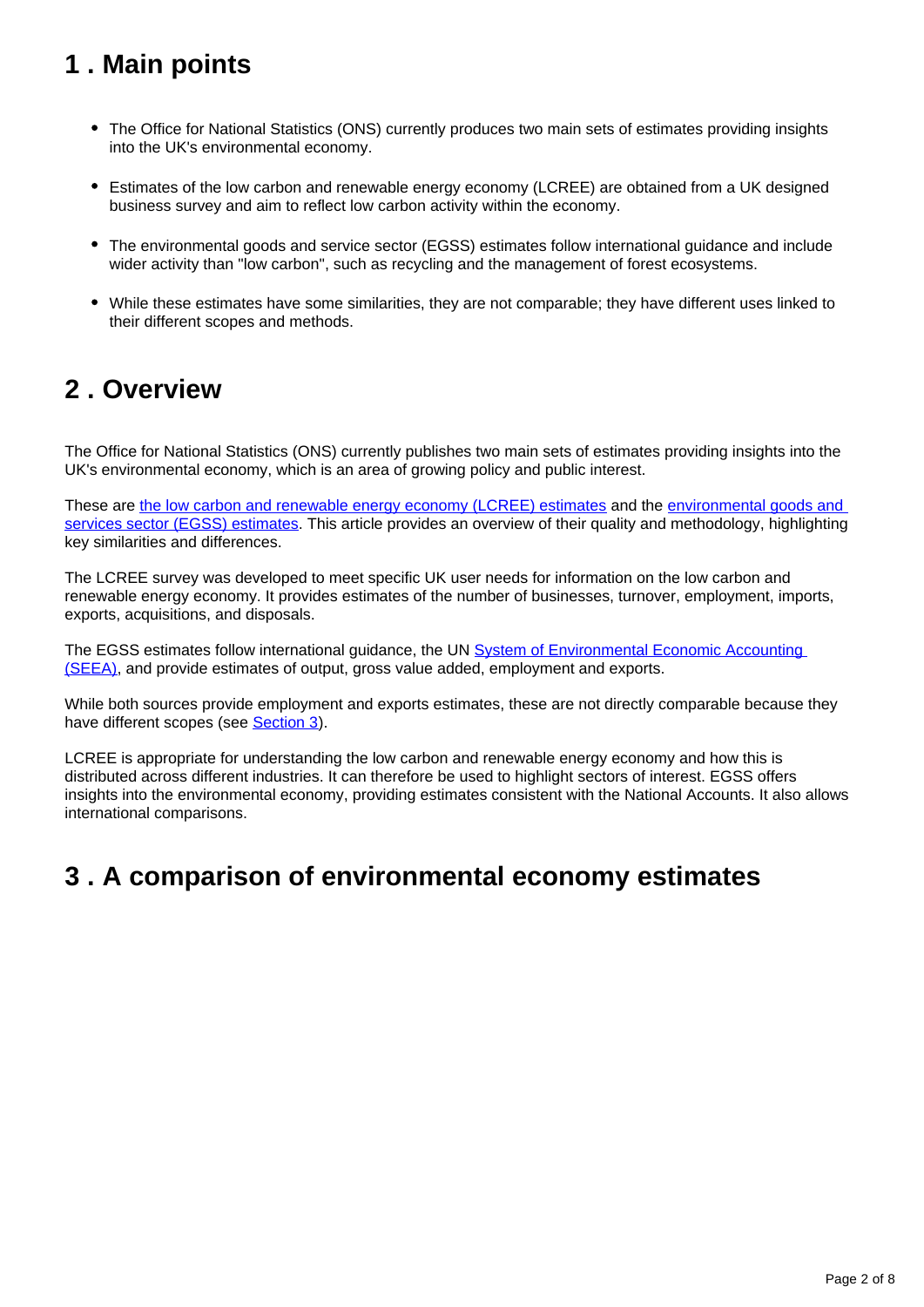#### **Definitions and scope of the estimates**

Activity in the [low carbon and renewable energy economy \(LCREE\)](https://www.ons.gov.uk/economy/environmentalaccounts/datasets/lowcarbonandrenewableenergyeconomyfirstestimatesdataset) is defined as "economic activities that deliver goods and services that are likely to help the UK generate lower emissions of greenhouse gases, predominantly carbon dioxide."

This excludes some activities that might be considered "green" but not low carbon, including recycling and the protection of biodiversity. Activities do not need to be carried out in a green way. For example, the manufacture of a low emission vehicle would be in the scope of the estimates even if the manufacturing process was not itself low carbon.

The [environmental goods and services sector \(EGSS\)](https://www.ons.gov.uk/economy/environmentalaccounts/datasets/ukenvironmentalgoodsandservicessectoregssestimates) has a slightly wider definition, in that it is not restricted to low carbon activities. It is defined as "areas of the economy engaged in producing goods and services for environmental protection purposes, as well as those engaged in conserving and maintaining natural resources."

These areas of the economy must also produce the goods and services for primarily environmental reasons. EGSS excludes goods and services produced for purposes that, while beneficial to the environment, primarily satisfy technical, human and economic needs or that are requirements for health and safety. Goods and services related to minimising the impact of natural hazards and those related to the extraction, mobilisation and exploitation of natural resources are also excluded.

While both sets of estimates are available at a UK-wide level, only LCREE are currently available at country level within the UK.

#### **Methods used to produce the estimates**

The [low carbon and renewable energy economy \(LCREE\)](https://www.ons.gov.uk/economy/environmentalaccounts/datasets/lowcarbonandrenewableenergyeconomyfirstestimatesdataset) survey is a primary data source; a dedicated business survey run by the Office for National Statistics (ONS). This was designed specifically to capture activity in sectors identified as of interest for the survey and which met the definition of low carbon as agreed with stakeholders.

A sample of businesses from a wide range of industries is selected from the Inter-Departmental Business Register and asked about activity in the LCREE in the previous 12 months. This activity is captured regardless of the business' primary purpose. A full description of the method can be found in the [LCREE quality report](https://www.ons.gov.uk/economy/environmentalaccounts/methodologies/lowcarbonandrenewableenergyeconomylcreesurveyqmi).

[Environmental goods and services sector \(EGSS\)](https://www.ons.gov.uk/economy/environmentalaccounts/datasets/ukenvironmentalgoodsandservicessectoregssestimates) estimates use existing data sources to provide an estimate of the environmental economy, using international statistical guidelines. A range of data sources are used, including the LCREE estimates. Other main sources include supply and use tables (SUT), the annual business survey (ABS), and the business register and employment survey (BRES). The [EGSS quality report](https://www.ons.gov.uk/economy/environmentalaccounts/methodologies/environmentalaccountsontheenvironmentalgoodsandservicessectoregssqmi) and [EGSS](https://www.ons.gov.uk/economy/environmentalaccounts/datasets/ukenvironmentalgoodsandservicessectoregssmethodologyannex)  [methodology annex](https://www.ons.gov.uk/economy/environmentalaccounts/datasets/ukenvironmentalgoodsandservicessectoregssmethodologyannex) provide more details on the methods and data sources used.

#### **Variables available**

Both outputs provide estimates of employment, in full-time equivalent employees, and exports, although the different scope of the estimates means they are not directly comparable. The LCREE survey provides an estimate of turnover, while EGSS estimates output and gross value added. The LCREE also provides estimates of imports, acquisitions, disposals and number of businesses.

LCREE is published at UK country level and by LCREE sector. EGSS is published at UK level and by EGSS activity. Both sets of estimates are made available by [Standard Industrial Classification \(SIC\)](https://www.ons.gov.uk/methodology/classificationsandstandards/ukstandardindustrialclassificationofeconomicactivities/uksic2007) at Section level. For LCREE, this is limited to UK employment and turnover. For EGSS, this is available for all four variables. EGSS data are also provided by Classifications of environmental protection activities (CEPA) and Resource [management activities \(CReMA\).](https://ec.europa.eu/eurostat/ramon/nomenclatures/index.cfm?TargetUrl=LST_NOM_DTL&StrNom=CL_CEPAREM&StrLanguageCode=EN&IntPcKey=&StrLayoutCode=HIERARCHIC) These are internationally comparable classifications from a framework devised by Eurostat, which is [currently reviewing these classifications.](https://seea.un.org/events/london-group-environmental-accounting-27th-meeting)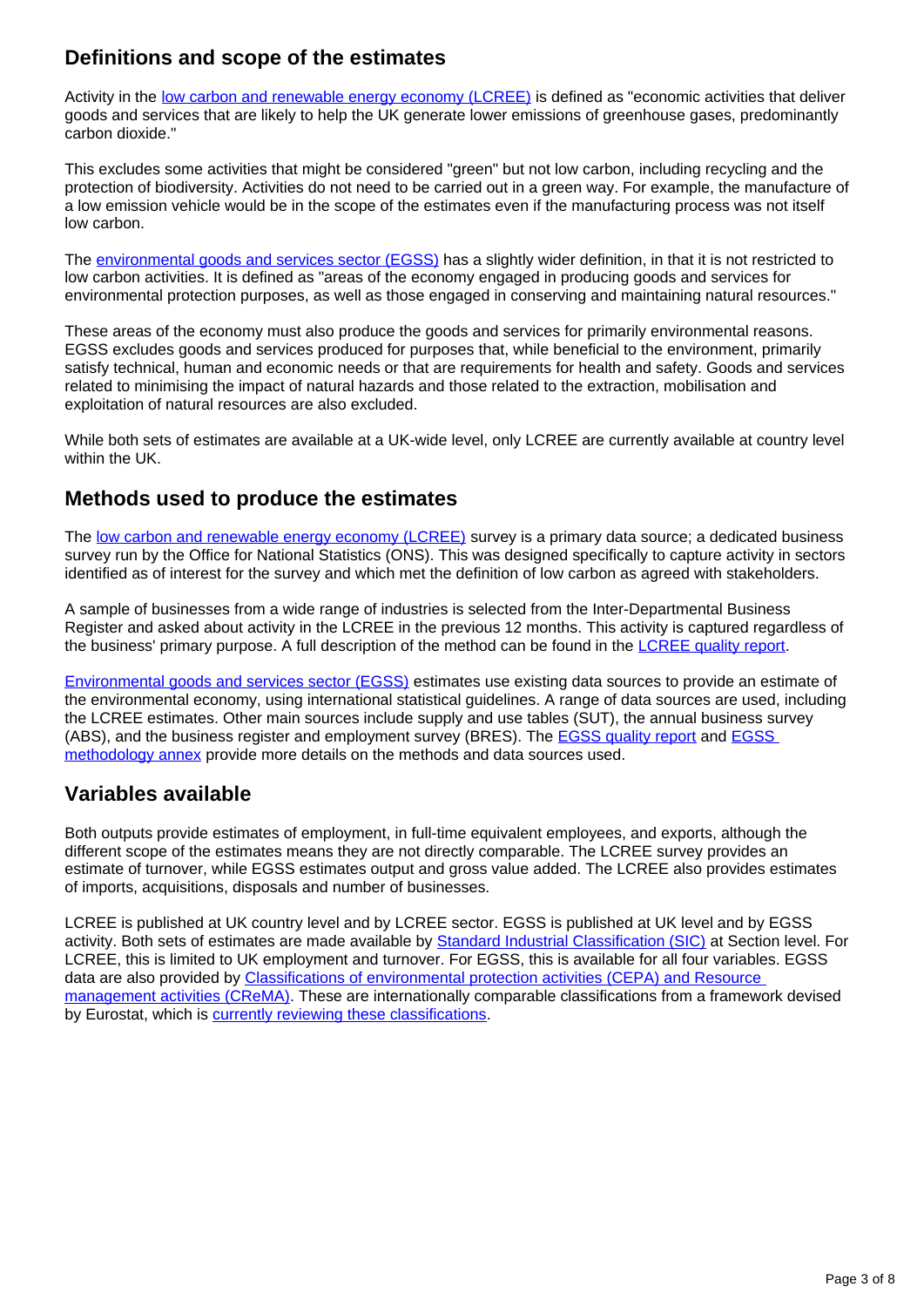#### **LCREE sectors and EGSS activities**

While both estimates happen to cover 17 sectors or activities, these are different for each.

EGSS estimates cover 17 economic activities that the UK has identified in line with international guidance. These range from production of renewable energy to environmental university education to organic agriculture. A full list of the 17 activities can be found in [the EGSS quality report](https://www.ons.gov.uk/economy/environmentalaccounts/methodologies/environmentalaccountsontheenvironmentalgoodsandservicessectoregssqmi).

LCREE estimates cover 17 economic sectors that the UK has identified based on domestic factors. Examples of LCREE sectors are onshore and offshore wind, nuclear and energy efficient products. A full list of the 17 sectors can be found in [the LCREE quality report](https://www.ons.gov.uk/economy/environmentalaccounts/methodologies/lowcarbonandrenewableenergyeconomylcreesurveyqmi).

There are 10 EGSS activities that are not targeted in the LCREE-specific sectors. These are:

- environmental charities
- environment related education
- in-house environmental activities
- managerial activities of government bodies
- management of forests
- organic agriculture
- recycling
- waste
- wastewater
- water management

There are three LCREE sectors that are not covered by EGSS activities. These are:

- renewable combined heat and power
- alternative fuels (which includes hydrogen)
- nuclear power

Although the activities and sectors in these two lists are not explicitly covered in the respective estimates, it is possible that some economic activity in an EGSS activity could be captured in LCREE estimates and vice versa.

The LCREE survey samples businesses across a wide range of SICs. Therefore, depending on the SIC that LCREE respondent businesses are sampled from, there could be some overlap of economic activity. For example, SIC Division 02 is forestry and logging, which is part of Section A, which is agriculture, forestry and fishing. Data for SIC Groups 021 and 024 are used for the EGSS activity management of forest ecosystems, using the [annual business survey](https://www.ons.gov.uk/businessindustryandtrade/business/businessservices/methodologies/annualbusinesssurveyabs) and [business register and employment survey.](https://www.ons.gov.uk/employmentandlabourmarket/peopleinwork/employmentandemployeetypes/methodologies/businessregisteremploymentsurveybresqmi) While LCREE does not identify the management of forest ecosystems as a specific sector, a business included in the survey might be sampled from SIC 021. So, if this business reports activity in one or more LCREE sectors, for example bioenergy, then this activity will be allocated to Section A in the LCREE estimates by SIC.

Another EGSS activity is insulation activities. This is not measured using LCREE estimates, but there is a conceptual overlap between it and the LCREE sector called energy efficient products.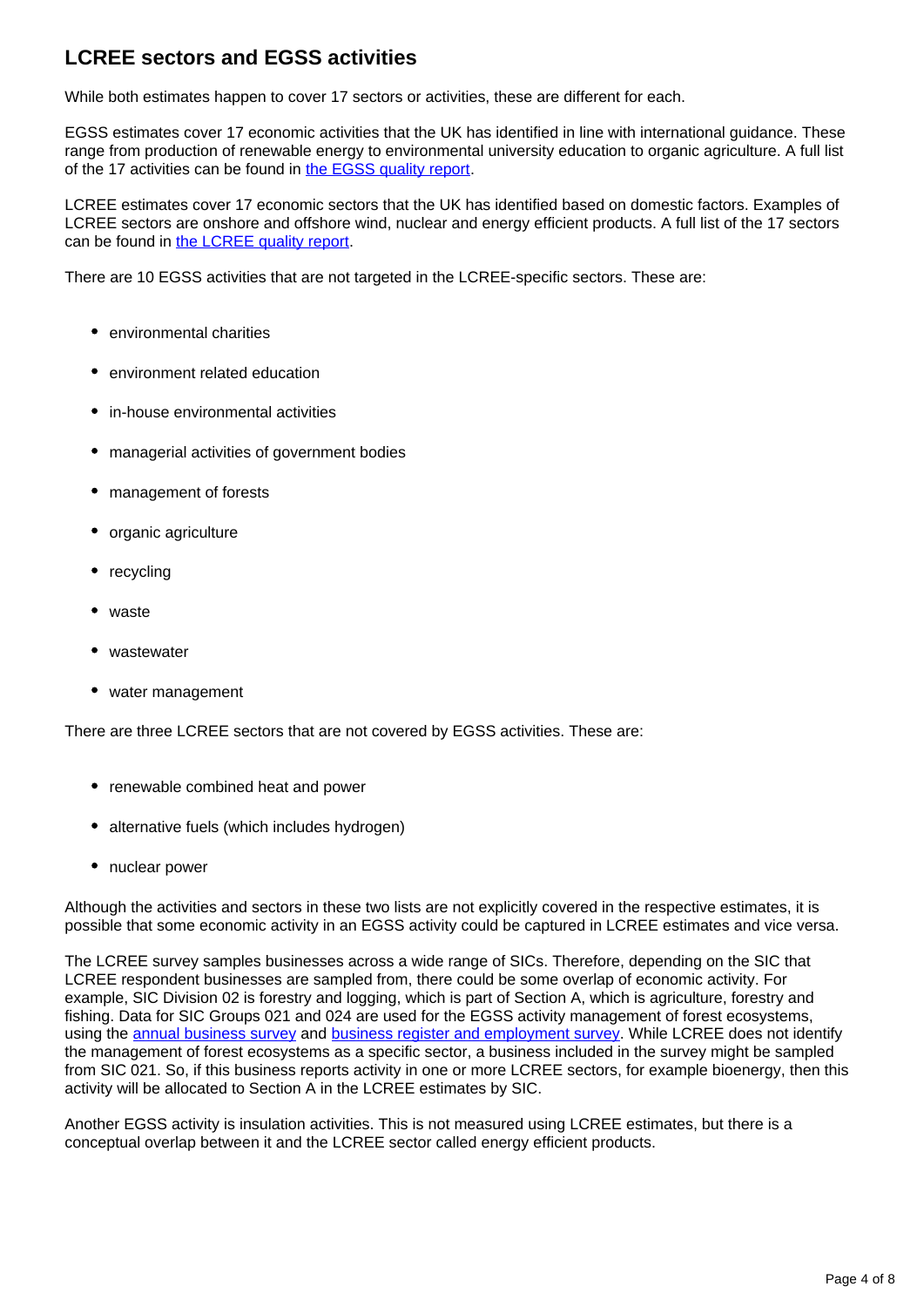### **Use of LCREE in EGSS**

Although it is often not a direct mapping, the LCREE survey is used as a primary data source for five EGSS sectors.

Energy saving and sustainable systems in EGSS maps directly to the LCREE sector energy monitoring, saving or control systems.

Environmental related construction uses data reported under a construction SIC (Section F, 41 to 43) within the LCREE sectors energy efficient lighting, energy efficient products and energy storage systems.

Environmental consultancy and engineering uses data from the LCREE sector low-carbon financial and advisory services, as well as LCREE data reported under specific SICs (69, 70, and 74.901, where these are not allocated to other EGSS activities).

The EGSS activity that covers environmental low emissions vehicles and carbon capture and storage uses data from LCREE sectors low-emission vehicles and infrastructure and carbon capture and storage. Inspection and control, the other component of this EGSS activity, uses data from other sources.

Production of industrial environmental equipment uses LCREE data reported under certain manufacturing SICs (26 to 30 and 33), in LCREE sectors energy efficient lighting, energy efficient products and fuel cells and energy storage systems.

#### **Exploring renewable energy**

Both the [LCREE estimates](https://www.ons.gov.uk/economy/environmentalaccounts/datasets/lowcarbonandrenewableenergyeconomyfirstestimatesdataset) and the [EGSS estimates](https://www.ons.gov.uk/economy/environmentalaccounts/datasets/ukenvironmentalgoodsandservicessectoregssestimates) cover renewable energy in some way. However, the estimates are not directly comparable.

EGSS provides data for the activity production of renewable energy, which includes electricity, biofuels, and heat from renewable sources. It only covers the "exploitation phase", which is where the energy is produced. See the [EGSS methodology annex](https://www.ons.gov.uk/economy/environmentalaccounts/datasets/ukenvironmentalgoodsandservicessectoregssmethodologyannex) and the [EGSS quality report](https://www.ons.gov.uk/economy/environmentalaccounts/methodologies/environmentalaccountsontheenvironmentalgoodsandservicessectoregssqmi) for more details.

LCREE provides data for low carbon electricity (offshore wind, onshore wind, solar photovoltaic, hydropower, other renewable electricity, nuclear power, and carbon capture and storage), low carbon heat (renewable heat and renewable combined heat and power) and energy from waste and biomass (bioenergy and alternative fuels). Of these, nuclear power, renewable combined heat and power and alternative fuels are not covered in EGSS. Carbon capture and storage is part of a different EGSS activity.

Unlike EGGS, LCREE not only includes production of energy, but also "the design, production, and installation of infrastructure for this purpose, including operations and maintenance". See Table 2 in the [LCREE quality report.](https://www.ons.gov.uk/economy/environmentalaccounts/methodologies/lowcarbonandrenewableenergyeconomylcreesurveyqmi)

### <span id="page-4-0"></span>**4 . Users and uses of the estimates**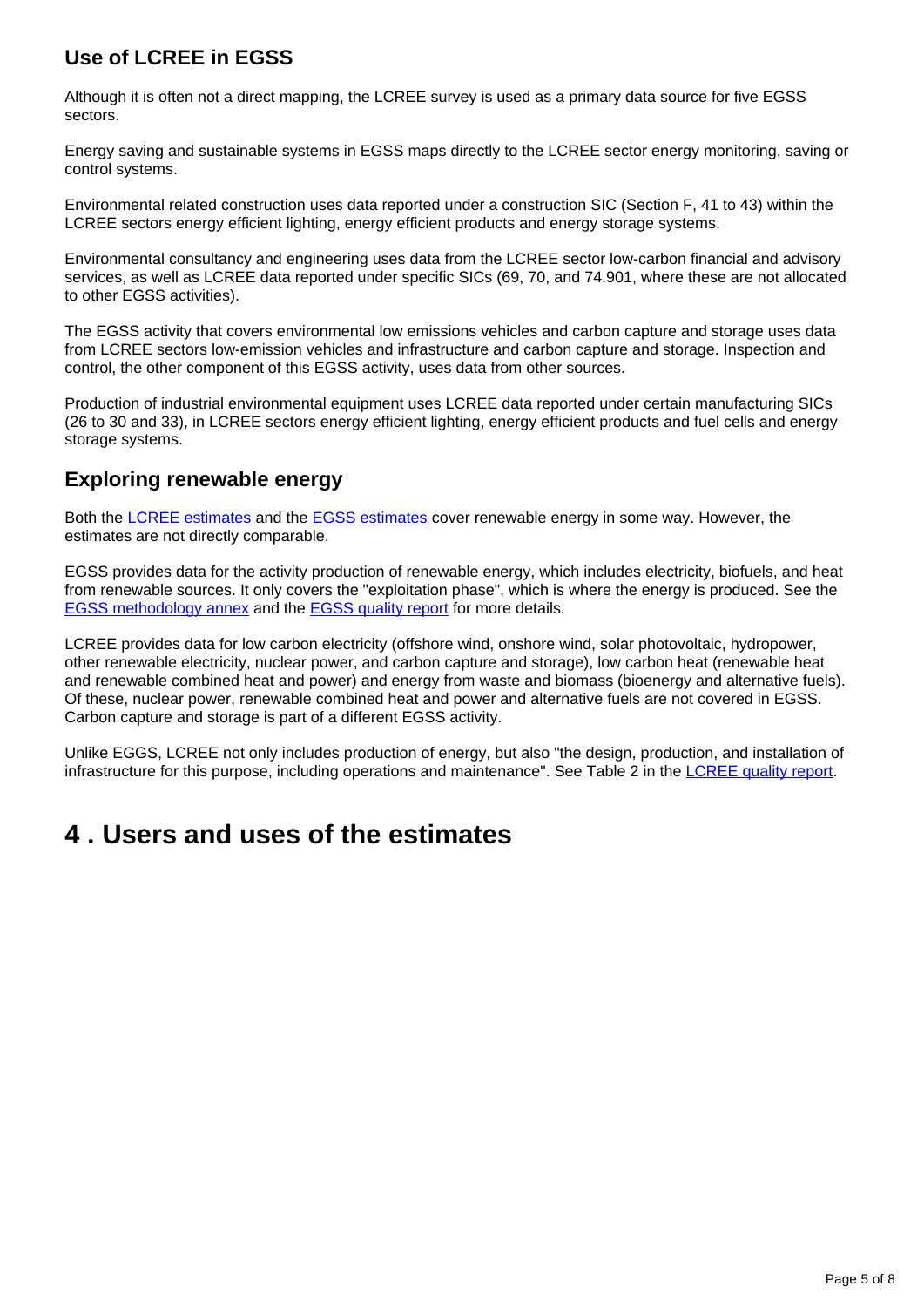#### **Low carbon and renewable energy economy**

The low carbon and renewable energy economy (LCREE) survey is the primary source of official information on LCREE activity. It has been specifically designed to meet the needs of the UK government and devolved administrations.

The survey provides an estimate of LCREE activity across the whole economy, as it samples businesses across the economy, no matter their primary purpose. Estimates are also made available by LCREE sector, such as offshore and onshore wind and low emission vehicles. This is of particular interest to users as data on these sectors are not available under current statistical classifications.

The survey has been designed to allow estimates of LCREE at country level, asking respondents to provide a percentage split of their LCREE activity between UK regions. This helps address the problem of many businesses having their reporting office in a different location to where the LCREE activity takes place and removes potential "head office" effects.

Estimates from the survey are currently used by the UK, devolved governments, and the wider research community, as well as by international organisations. They can be used to help assess and develop policies in areas such as job creation, investment in the LCREE economy or the trade of LCREE products.

Results from the survey have been cited in various policies and reports. These include the [Ten Point Plan for a](https://www.gov.uk/government/publications/the-ten-point-plan-for-a-green-industrial-revolution/title)  [Green Industrial Revolution](https://www.gov.uk/government/publications/the-ten-point-plan-for-a-green-industrial-revolution/title) and the [Net Zero Strategy.](https://www.gov.uk/government/publications/net-zero-strategy) A [report on local green jobs](https://www.local.gov.uk/local-green-jobs-accelerating-sustainable-economic-recovery) commissioned by the Local Government Association also uses LCREE. However, as LCREE focuses on low carbon and renewable energy, it is often used with other measures for wider estimates of "green jobs" or the "green economy".

#### **Environmental goods and services sector**

A key benefit of the environmental goods and services sector (EGSS) data are its compatibility with definitions used within the UN System of National Accounts (SNA), aiding economic analysis and international comparability. A number of [European countries use EGSS,](https://ec.europa.eu/eurostat/statistics-explained/index.php/Environmental_economy_-_employment_and_growth) but sources and methodology do vary while following a similar framework.

The framework also allows for the alignment of different accounts. For example, our environmental protection [expenditure estimates](https://www.ons.gov.uk/economy/environmentalaccounts/bulletins/environmentalprotectionexpenditureuk/latest) have some overlaps with the EGSS estimates. The framework is designed to use National Accounts data, so that the accounts can be used alongside wider economic statistics. This helps contextualise the data and widen the options for analysis.

The wider scope of EGSS means it can also be used to consider a broader definition of the UK's environmental economy than LCREE alone. For example, we have used EGSS estimates to explore the potential development of [a measure of "nature jobs"](https://www.ons.gov.uk/economy/environmentalaccounts/articles/naturejobsusingenvironmentalgoodsandservicessectordata/2019) within the UK.

EGSS estimates have been used in papers on green jobs, including [The role of innovation and agglomeration for](https://ideas.repec.org/p/zbw/vfsc16/145500.html)  [employment growth in the environmental sector,](https://ideas.repec.org/p/zbw/vfsc16/145500.html) for the German Economic Association, and Going Green: [Preparing the UK workforce for the transition to a net-zero economy,](https://www.nesta.org.uk/report/going-green-preparing-uk-workforce-transition-net-zero-economy/) from Nesta.

Estimates of LCREE are used in the compilation of EGSS, in five EGSS activities. This is explored more in [Section 3](https://www.ons.gov.uk/economy/environmentalaccounts/methodologies/comparingenvironmentaleconomyestimatesuk#a-comparison-of-environmental-economy-estimates).

## <span id="page-5-0"></span>**5 . Quality characteristics**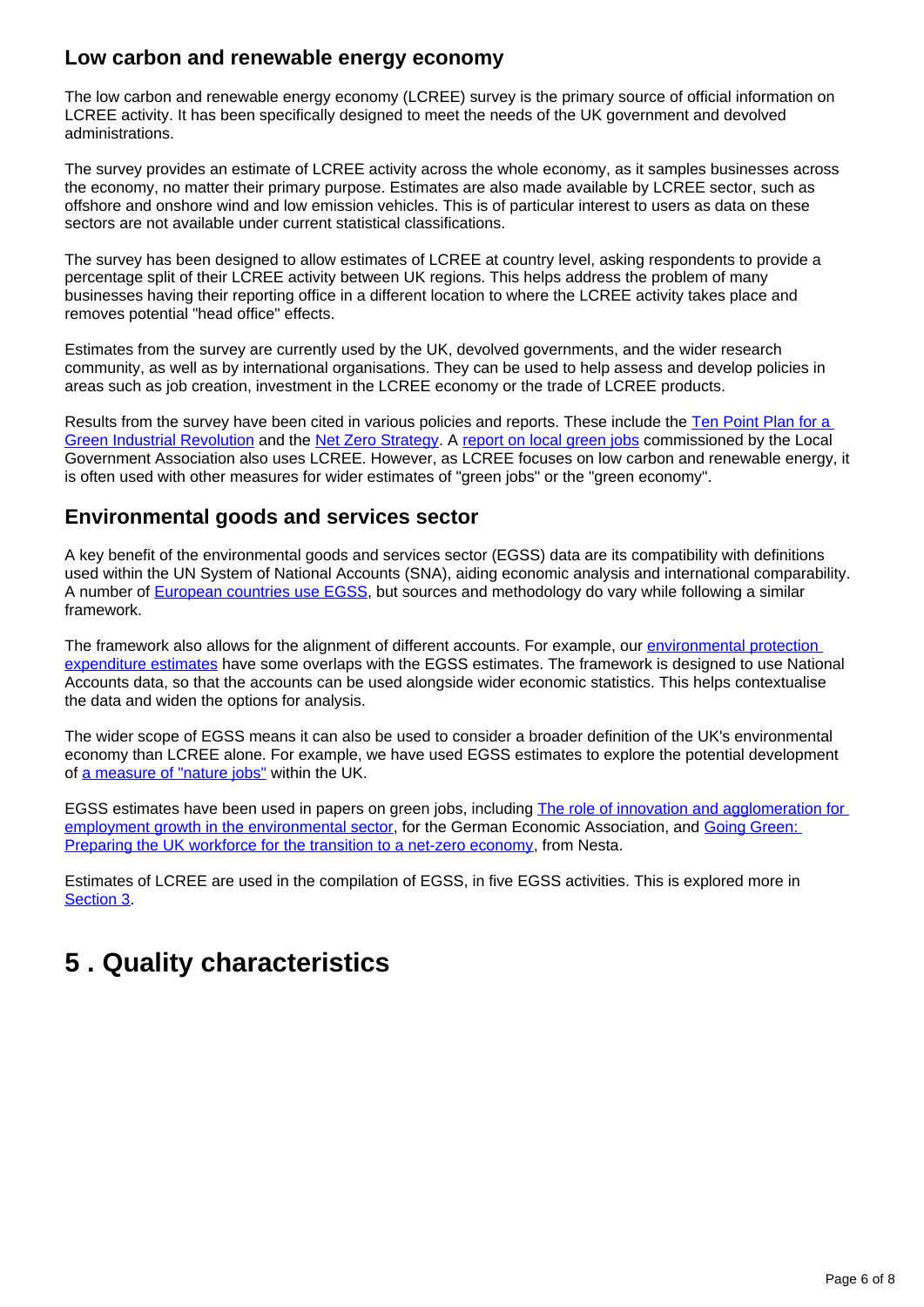#### **Limitations of the estimates**

There is an increasing demand for information on the low carbon and renewable energy economy (LCREE), some of which the survey currently is not able to provide. One area of demand is for more detailed regional estimates. We are planning to publish an [experimental article](https://www.ons.gov.uk/releases/exploringregionalestimatesofactivityinthelowcarbonandrenewableenergyeconomyuk2019and2020) on regional estimates of turnover and employment in the LCREE later this year. Another is for further information on variables, such as characteristics of employment.

It can also be difficult to make robust comparisons over time, because of the levels of uncertainty associated with these survey-based estimates. This is because activity in the LCREE is spread across a wide range of industries. Many sectors are small but growing, and for many businesses LCREE activity is secondary rather than primary. Should the LCREE continue to increase in size, it will become easier to robustly monitor changes over time.

EGSS estimates are presently only available at UK level and are published three years after the reference period. The methods for some activities are more robust than others. The use of multiple data sources also makes communicating the quality of the estimates to users challenging. This is both for overall estimates and specific activities.

#### **Accuracy and reliability**

Measures of [uncertainty](https://www.ons.gov.uk/methodology/methodologytopicsandstatisticalconcepts/uncertaintyandhowwemeasureit) are published alongside the LCREE estimates, including confidence intervals and coefficients of variation (CVs). In general, UK total estimates of LCREE tend to have a CV of 5% or less.

When new data are published, revisions for the previous two years are provided. This incorporates any additional survey data that has been received, as well as any changes because of new data given by survey respondents. Revisions for the variables turnover and employment tend to be less than 5%. Revisions to other variables can sometimes be greater because there is less LCREE activity associated with these variables, so they are more susceptible to changes in the raw data.

The EGSS uses a number of data sources, many of which are adjusted or provide the basis of models. Because of this, it is not possible to produce statistical measures of accuracy, such as variances and confidence intervals. The accuracy of the estimates varies depending on the data source and method used. Details of the data sources and methods used to construct EGSS are published in [our EGSS methodology annex.](https://www.ons.gov.uk/economy/environmentalaccounts/datasets/ukenvironmentalgoodsandservicessectoregssmethodologyannex)

Quality assurance processes are completed to ensure accurate and consistent production of both the LCREE and EGSS estimates. These processes include manual and built-in automated checks. For example, automated checks examine subtotal to total consistency, year-on-year differences in estimates, and the ratio of economic variables to each other.

#### **Timeliness and punctuality**

LCREE estimates are provided roughly one year after the latest reference year. For example, estimates for 2020 were published in February 2022.

EGSS estimates are provided three years after the reference period. For example, estimates for 2019 were published in March 2022.

Both EGSS and LCREE, and any associated articles, are [pre-announced on the Office for National Statistics](https://www.ons.gov.uk/releasecalendar)  [\(ONS\) website.](https://www.ons.gov.uk/releasecalendar) Previously released datasets are also available on the website.

Other information on quality associated with the EGSS and LCREE estimates can be found in their respective quality reports, links to which can be found in [Section 6.](https://www.ons.gov.uk/economy/environmentalaccounts/methodologies/comparingenvironmentaleconomyestimatesuk#related-links)